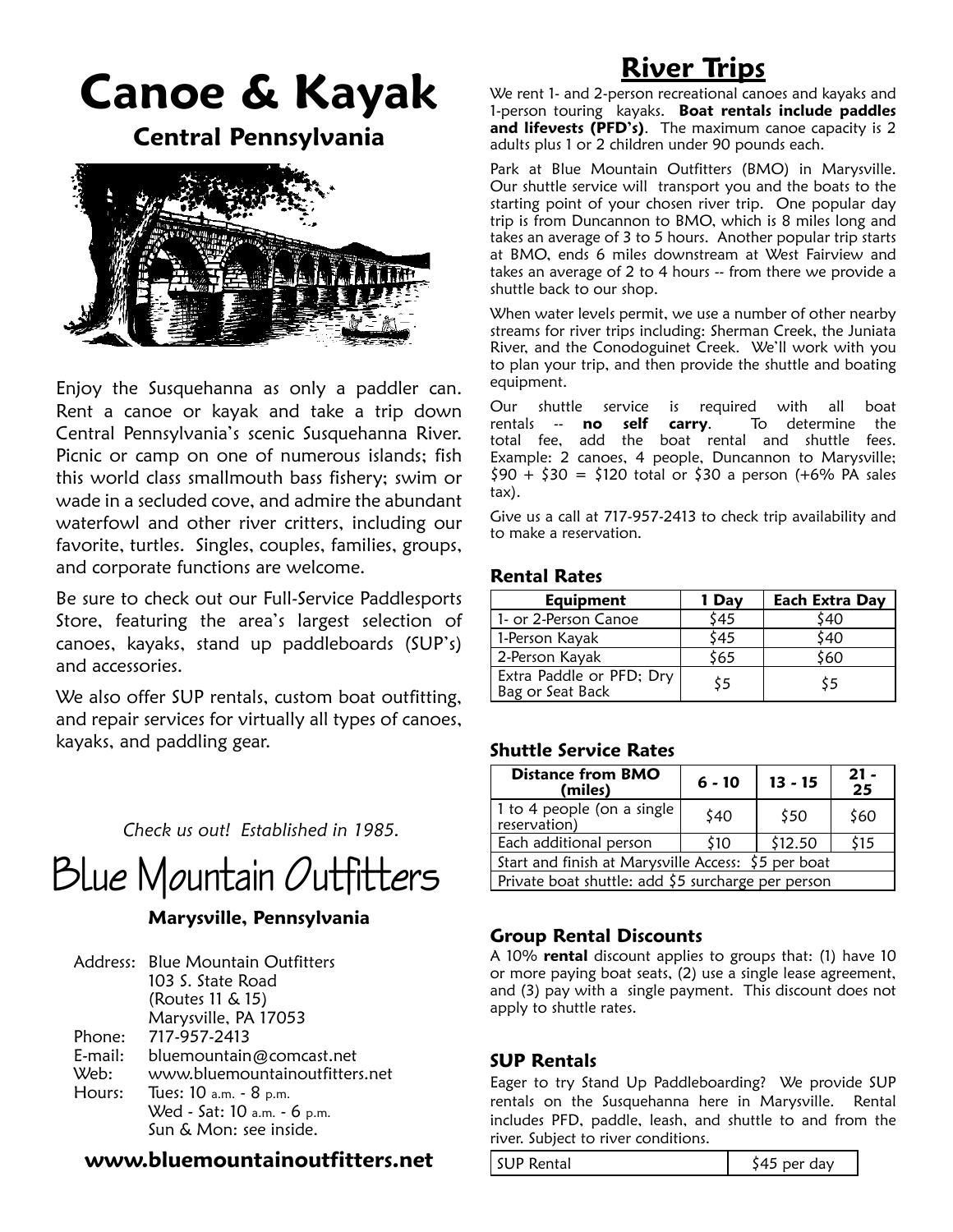## **River Trips (continued)**

### **Overnight Camping Trips**

Two, three, or more days on the river? Trips start an appropriate distance upstream on the Susquehanna, usually 15 to 43 miles, and end here at BMO. Multi-day paddlers may choose from riverfront commercial campgrounds or primitive island campsites along the Susquehanna River Island Trail. Reservations are recommended for the commercial campgrounds.

### **Private Boat Shuttle**

We provide shuttle service for privately owned boats at the rates listed plus a \$5 per person surcharge.

### **Reservations - Call 717-957-2413**

We strongly recommend that you make a reservation for your trip. **Without a reservation we make no promises that either equipment or personnel will be available to facilitate your trip.**

Reservations are allocated on a first come - first serve basis. Payment is due when you sign in for your trip.

**Cancellation policy:** We realize you're hoping for ideal weather for your trip and may not want to go if otherwise. That said, we need to schedule our workforce based on reservations, and it is extremely difficult to make last minute changes. PLEASE check the extended (at least 4-day) forecast and let us know as soon as possible if you wish to cancel your outing.

Trips run rain or shine except when conditions (severe weather, water stage, and/or water temperature) are determined unsuitable by BMO Management.Our experience is that most weekend forecasts call for "chance of rain" or"chance of thunderstorms" and the majority of the time it doesn't materialize. We suggest considering your trip"soft adventure" and plan on a chance of getting wet. (You're going to get wet paddling anyway, right?).

### **River Trip Itinerary**

All trips meet at Blue Mountain Outfitters in Marysville. Plan to arrive, river-ready (dressed for the river with all supplies including food and drinks in hand), at your scheduled time. Shuttles depart after paperwork processing, orientation talk or movie, access scouting, and gear loading. To be fair to others, late arrivals may be shifted to the next available shuttle. All trips are due back by 5:30 p.m. on the scheduled return date.

### **The late return fee is \$1 per minute per boat.**

### **Risk Management**

BMO makes every effort to provide the best quality equipment, information, and instruction, but we cannot assume liability for personal injuries, damaged equipment, or lost equipment.

**Before your outing, we require you to sign an equipment lease agreement and a liability release form. A release form that has been signed in advance by a parent or guardian is required for each minor traveling with others. The release form is available on our web site: www.bluemountainoutfitters.net. Water** 

### **related recreational activities have inherent risks, dangers, and hazards. Participants may be exposed to strenuous conditions in isolated settings. Assess your physical capabilities accordingly and if you are unsure, check with your doctor.**

You will watch a river orientation video before your trip -pay attention and ask questions if any point is unclear. This is not a precisely controlled and predictable amusement park ride. You must understand and exercise safety measures to **protect yourself** while in the river environment.

The ability to swim is an important skill, but don't overestimate your swimming ability. We urge you to wear your PFD at all times, when on or in the water. Be aware that unexpected swims happen and that the river bottom has sudden drop-offs.

Any customer who appears intoxicated or under the influence of illegal or controlled substances will not be allowed to board our watercraft. BMO strongly discourages the use of alcohol while on the water.

BMO reserves the right to refuse outing participation to patrons who are not dressed properly for the prevailing conditions. BMO river trips are suitable for all skill levels. The **minimum participant age is 6 years.** Our standards for determining suitable conditions are elevated for trips that include children.



### **River Notes**

If you bring children with you, we suggest keeping the trip length short and planning lots of layover time. A familiar toy from home (that floats!) helps a lot. We've also found that an aquarium dip net, clear plastic jar with holes punched in the lid, and a small nylon mesh bag for collecting "treasures" tend to keep kids interested for hours. Don't forget the snacks!

Poison Ivy is VERY prevalent along the river corridor. Know how to identify it. If you do make contact, rinse well with water directly after exposure or, better yet, use an outdoor skin cleanser. Cleansers and treatment products are available in our store.

Avoid using perfumes, colognes, and other "sweet" scents - mosquitoes and biting flies love them as much as you do!

Sunburn is a significant problem on the river. Liberally apply and **reapply** waterproof sunblock -- don't forget the tops of your feet when wearing sandals. Sunglasses, a hat with a brim, and plenty of drinking water are also important. Be sure to secure your eyewear with a strap.

Anchors, fragile foam coolers and glass containers of any kind are not permitted! All water sensitive possessions and anything that you want to keep dry (such as lunch) must be protected in waterproof containers -- **sandwich and garbage bags do not provide reliable protection from water**. We have drybags available to rent.

*(River Notes Continues on next page)*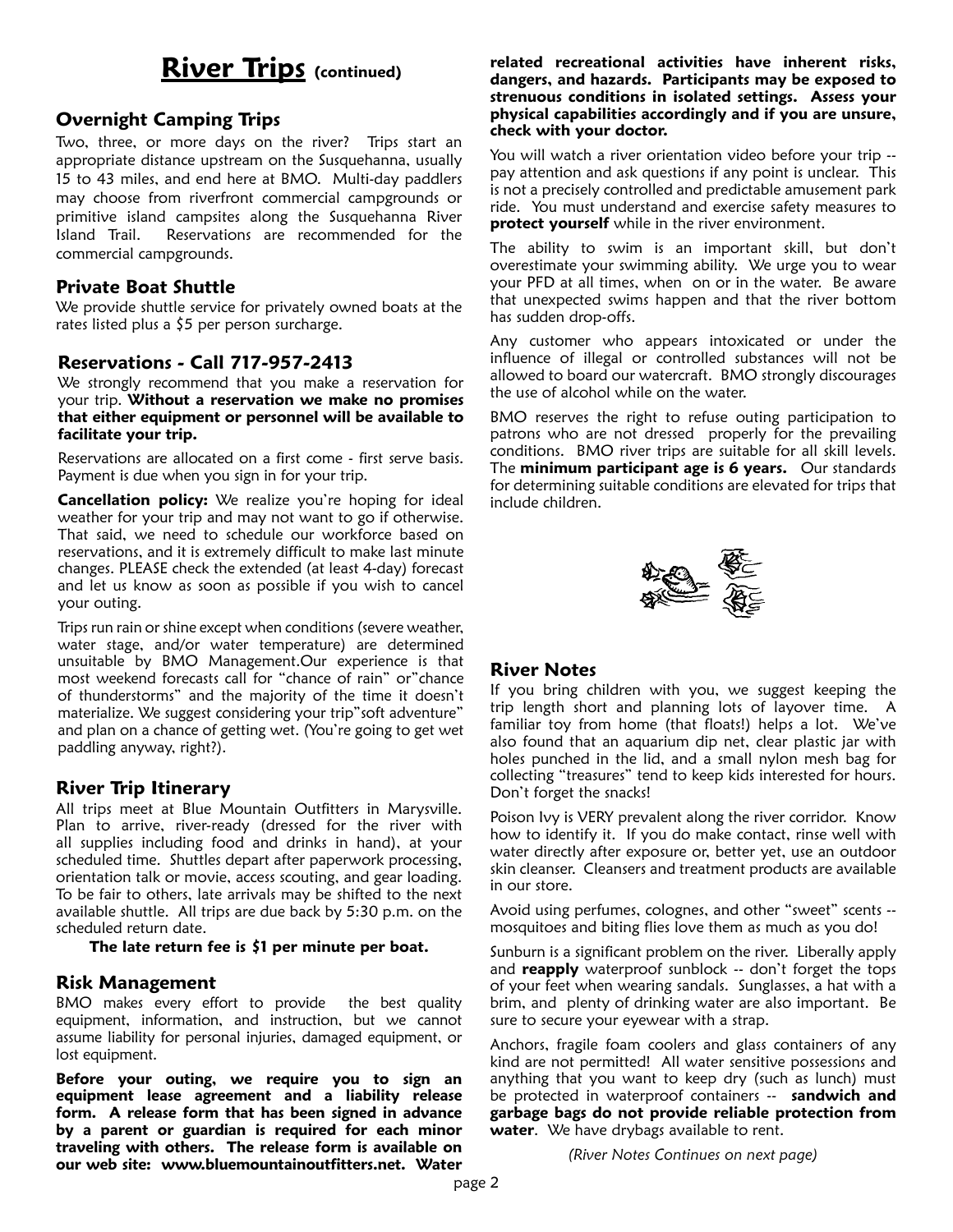## **River Trips** (continued) **Dressing for the River**

### **River Notes (continued)**

Due to increasing usage of the river islands, all solid human waste and toilet paper must be carried out and disposed of properly. It is unlawful to dispose of human waste or soiled containers in normal trash facilities, with the exception of approved human waste treatment kits. Portable camp toilets and waste treatment kits are available in our store.

| LCamp Toilet Rental<br>dav |
|----------------------------|
|----------------------------|

PLEASE leave the river as clean as you found it, preferably cleaner. Secure litter in a bag at all times and tie the bag to your boat. Be courteous to others on the river.



*We Stock a variety of maps and guidebooks for area rivers and streams, as well as area hiking maps.*



**Plan on getting wet -- especially your feet!** Cotton is great in the summer, because it helps keep you cool and provides some sun protection, but cotton does not dry quickly and is **not** suitable for cloudy, cool, wet conditions. Inclement summer weather calls for light layers of quick drying, synthetic tops and bottoms. A water and wind proof shell should also be readily available. Spring and fall demand heavier pile or fleece in combination with paddling jackets and pants. Spring and fall paddlers should consider wool or fleece socks, or neoprene booties. Don't forget the warm hat. When water and air temperatures together total less then 100°, wetsuits or specialized protective clothing are required.

Preferred footwear includes old sneakers, secure sandals, or watershoes. Your footwear should be securely fastened to your feet so that shoreline mud or an inadvertent swim does not take them. No flip-flops, loafers, or bare feet - broken glass and other sharp objects are a constant threat. Never wear hip boots in the boats.

Bring dry clothes, footwear, and jackets for overnight trips and for the ride home.

> **Overnight Trip (add to Day Trip):**

> > fire starters

O Eating utensils O Cook kit

O Cooking tarp O Can opener

toilet

tarps, ...) O Pillows O Lantern & fuel O Camp chairs O Food prep table

O Dry shoes

O Food

O Water (minimum 1 gal. per person per day) O Waterproof matches &

O Dry change of clothing

O Tents & ground cloths O Sleeping bags & pads O Additional drybags O Flashlight / headlamp O Spare batteries & bulbs

O Backpacking stove & fuel

O Dish washing supplies (biodegradable soap) O Personal toiletries (biodegradable soap) O Toilet paper & camp

O Rope (for clothesline,

### **What to Bring -- Suggested Trip Supplies**

### **Day Trip:**

- O Drinking water
- O Sunglasses
- O Eyewear retainer (strap)
- O Hat with brim for sun protection
- O Waterproof Sunblock
- O Swimsuit & towel
- O Change of clothing
- O Foul weather gear
- O Insect repellent
- O Poison Ivy treatment
- O First aid kit
- O Extra glasses / contacts
- O Trash bag

### **Day Trip, Optional:**

- O Additional Beverages
- O Sturdy cooler with secure lid and ice
- O Dry bags
- O Fishing tackle, bait and license
- O Camera & film (waterproofed)
- O Binoculars (waterproofed)
- O Cellphone (in waterproof case)
- O Dry change of clothing
- Note: Use the above list as a check-off sheet. Most of these items are available for purchase in our retail store.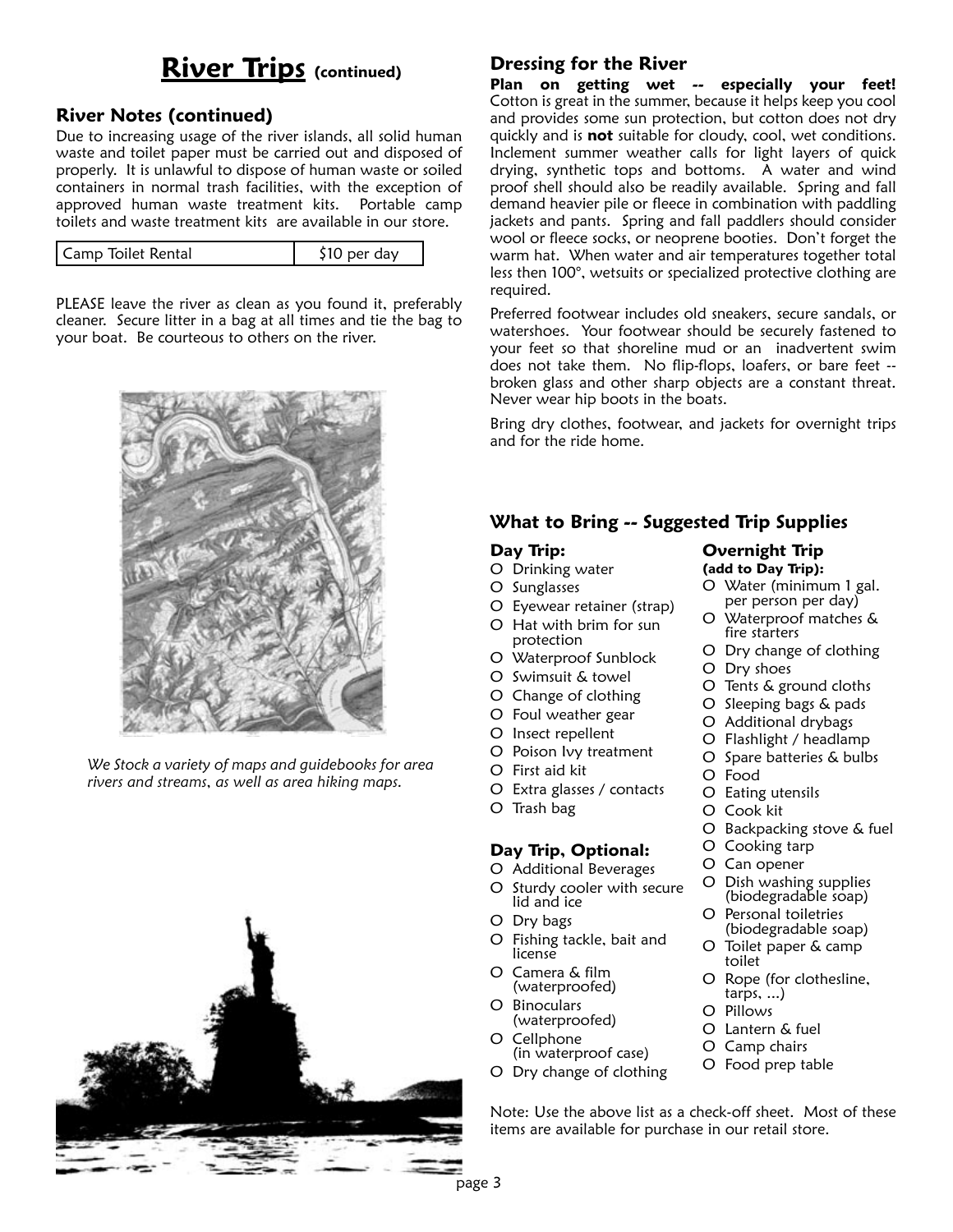## **Paddlesports Store**

Our store is a **full-service** Paddlesports store. We specialize in one sport only -- **Paddling** -- and we have the **knowledge and experience** to help you select and use the appropriate equipment for YOUR individual paddling needs.

Most of us at Blue Mountain have been paddling for many years and that's the reason we're in this business. Take our paddling experience in combination with the envious position of being able to "tryout" just about anything available today and you start to understand why we know what works and, more importantly, what doesn't. We also know that just because something "works" for us, it may not "work" for you, your grandmother, or your next door neighbor. We will never try to over sell you, but rest assured, we will not undersell you either!

Certainly, we have a large enough selection of new canoes and kayaks to make choosing your boat more daunting than buying a car, but take heart -- you've come to the right place! After determining your current and future paddling interests, your budget, your physical size (face it, we all come in different sizes and shapes), and the cargo you intend to carry; we can usually narrow the choice down to a boat or two. We'll leave the color selection up to you. This is what a 'Specialty Store' is all about and we're not paddling snobs -- even if you are just starting out.

### **Rent to Buy Program**

Just to make sure you purchase the right boat, we have a Rent-to-Buy Program. Rent a boat for a day or a weekend, purchase a similar boat within 30 days, and deduct one day's rental price from the purchase. Gather up a few friends, rent your selection of boat models, and play musical boats on the way down the river. There is no better way to sort out the differences! We don't have every model in our rental and demo inventory, but we have the touring and recreational lines pretty well covered.

### **Demos by Appointment**

Touring and Recreational Canoes, Kayaks and Stand-Up-Boards: \$10 per person per boat, 10 minutes per boat, up to 3 boats. (Composite boats higher.)

Demo by Appointment fees are refundable upon a boat purchase within 30 days. Call ahead to make an appointment. Weekdays only.

### **Demo Day(s)**

If you are shopping for a new canoe or kayak, this is a wonderful opportunity to try a variety of boats and to talk to factory representatives for many of the products in our store. We host our annual Demo Day at our river lot or a nearby pond, in May. Check our website or give us a call for details.

### **BMO Gift Certificates**

Gift shopping for that special paddler and not sure what to choose? No worries, buy a gift certificate. Gift certificates are available at the store or give us a call and we'll mail it out. BMO gift certificates do not expire and can be applied to river trips.



## **Repairs and Outfitting**

Not all boating maneuvers go as planned and sudden damage can result; also, everyday wear and tear takes its toll on your equipment. We can help! Services available in our shop include: repair of virtually any type paddle craft -- refinishing composite boats -- skid plate installation on composite, Royalex®, or polyethylene boats -- rail, thwart, and seat replacement -- custom ash and hardwood deck plate replacement -- paddle repair and refinishing - polyethylene welding -- and paddling clothing repair; this list goes on and on.

We carry a full line of components to custom outfit a canoe or kayak to your specific paddling needs. Whether you need a full-blown whitewater outfitting package installed in an open boat, a paddle park installed on the deck of your touring kayak, or an anchor system and rod holder for your fishing kayak, our workshop is equipped to do the job.

Call or stop in to schedule shop work or to get an estimate. We try to keep turn around times quick but we do get backed up in the busy season. For quicker turn-around, bring repairs in during the "off" season; remove all temporary repairs: duct tape, bondo, etc.; and scrub your boat.

| Repair and Outfitting | $$50.00$ per hour, |
|-----------------------|--------------------|
| Shop Charges.         | $$50.00$ minimum,  |
|                       | or quoted price    |